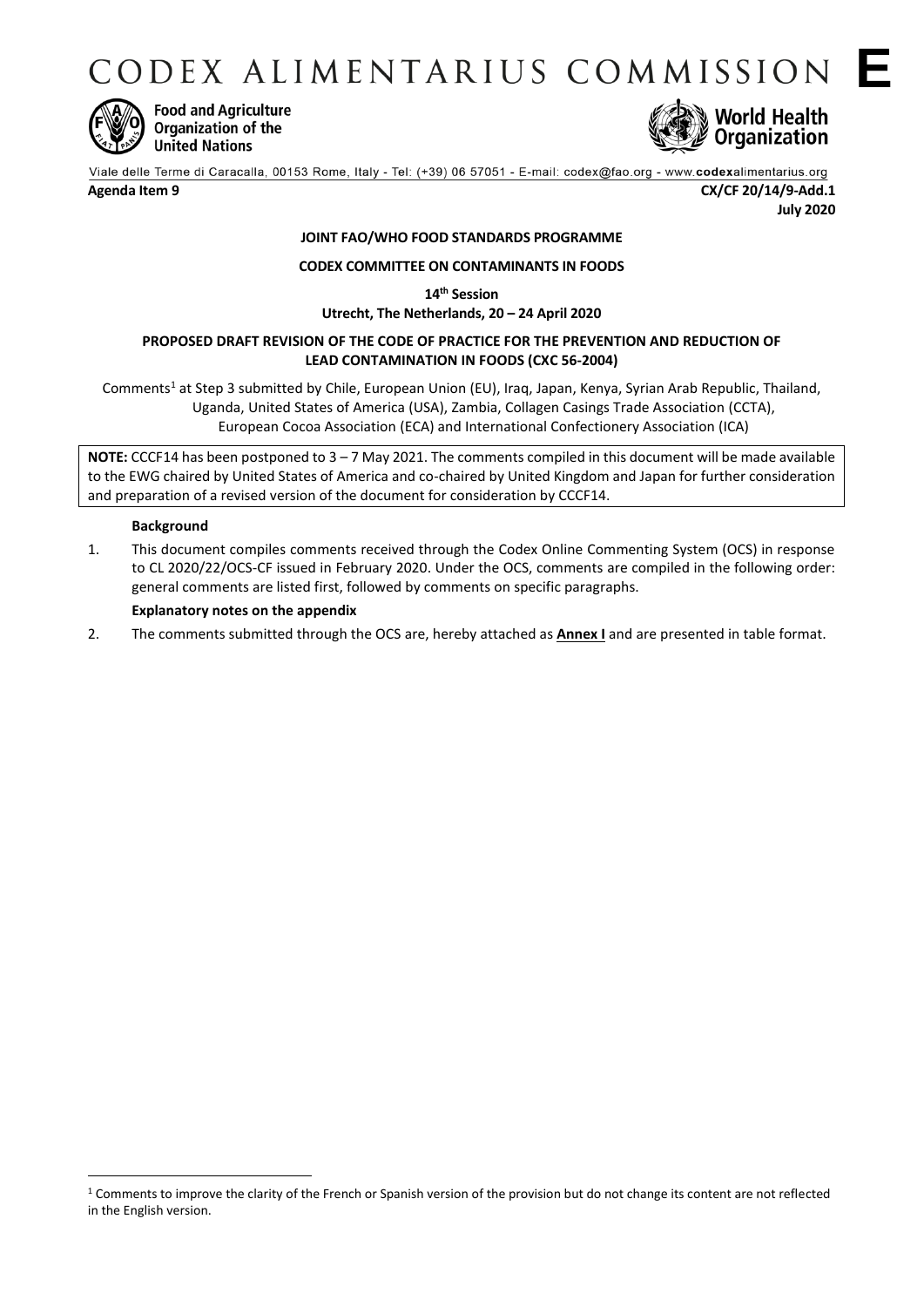#### **ANNEX I**

## **COMMENTS ON THE PROPOSED DRAFT REVISION OF THE CODE OF PRACTICE FOR THE PREVENTION AND REDUCTION OF LEAD CONTAMINATION IN FOODS (CXC 56-2004)**

| <b>GENERAL COMMENTS</b>                                                                                                                                                                                                                                                                                                                                                                                                                                                                                                                                                                                                                           | <b>MEMBER/OBSERVER</b>      |
|---------------------------------------------------------------------------------------------------------------------------------------------------------------------------------------------------------------------------------------------------------------------------------------------------------------------------------------------------------------------------------------------------------------------------------------------------------------------------------------------------------------------------------------------------------------------------------------------------------------------------------------------------|-----------------------------|
| Chile welcomes the opportunity to provide comments on the draft review of the Code of practice for the prevention and reduction of lead contamination in foods<br>(CXC 56-2004). Chile reviewed the recommendations in this circular letter and has the following comments to make:                                                                                                                                                                                                                                                                                                                                                               | <b>Chile</b>                |
| Chile agrees with the changes offered in the draft and supports their progress.                                                                                                                                                                                                                                                                                                                                                                                                                                                                                                                                                                   |                             |
| <b>Mixed Competence</b><br><b>Member States Vote</b><br>The EUMS would like to share the following comments:<br>Paragraphs 4, 6, 7, 10, 12, 18, 20, 46, 47, 52: This code of practice mentions uses of lead, which have been phased out over the last decades. This includes leaded gasoline,<br>lead-soldered cans, lead foil capsules on wine bottles, the use of lead arsenate as a pesticide. Therefore, it would be appropriate to add a chapter with "phased out uses"<br>to highlight that these uses should not occur anymore, but that there might be remaining environmental contamination from these uses or remaining products on the | <b>EU</b>                   |
| market like very old wines.<br>The EUMS support the proposed draft revision of the code of practice.                                                                                                                                                                                                                                                                                                                                                                                                                                                                                                                                              |                             |
| We agree with proposed draft revision of the code of practice without any comments.                                                                                                                                                                                                                                                                                                                                                                                                                                                                                                                                                               | Iraq                        |
| Japan supports advancement of the draft revised COP to Step5 after the following editorial amendments are incorporated.                                                                                                                                                                                                                                                                                                                                                                                                                                                                                                                           | Japan                       |
|                                                                                                                                                                                                                                                                                                                                                                                                                                                                                                                                                                                                                                                   |                             |
| Approval                                                                                                                                                                                                                                                                                                                                                                                                                                                                                                                                                                                                                                          | <b>Syrian Arab Republic</b> |
| Uganda appreciates work done, the code will be helpful in the industry and as a guidance in regulation as well.                                                                                                                                                                                                                                                                                                                                                                                                                                                                                                                                   | Uganda                      |
| The United States supports advancement of the COP for adoption at Step 5/8.<br>$\bullet$                                                                                                                                                                                                                                                                                                                                                                                                                                                                                                                                                          | <b>USA</b>                  |
| The United States prepared the revisions, in close cooperation with the U.K. and Japan.<br>$\bullet$                                                                                                                                                                                                                                                                                                                                                                                                                                                                                                                                              |                             |
| The Code of practice provides additional information on potential sources of lead in food that include lead paint, corrosion of lead pipes, damaged or unused fencing<br>$\bullet$<br>batteries, and consumption of waterfowl that have ingested lead pellets.                                                                                                                                                                                                                                                                                                                                                                                    |                             |
| The Code of practice provides additional information on measures to reduce lead in food and water that include:<br>$\bullet$                                                                                                                                                                                                                                                                                                                                                                                                                                                                                                                      |                             |
| Securing fencing and housing for livestock<br>$\circ$                                                                                                                                                                                                                                                                                                                                                                                                                                                                                                                                                                                             |                             |
| Considering testing soil if gardens are located in areas with potentially high lead levels<br>$\circ$                                                                                                                                                                                                                                                                                                                                                                                                                                                                                                                                             |                             |
| Adding an example of an alternative filtration method for juices, wine, and beer<br>$\Omega$                                                                                                                                                                                                                                                                                                                                                                                                                                                                                                                                                      |                             |
| Using an alternative water source for food preparation that does not contain lead<br>$\circ$                                                                                                                                                                                                                                                                                                                                                                                                                                                                                                                                                      |                             |
| Using x-ray detection to identify and facilitate removal of lead shot<br>$\circ$                                                                                                                                                                                                                                                                                                                                                                                                                                                                                                                                                                  |                             |
| The European Cocoa Association (ECA) would like to thank the chairs and members of the electronic Working Group on the development of a Draft Code of Practice for<br>the prevention and reduction of lead contamination in foods for their work and have no further comments on the document at this stage.                                                                                                                                                                                                                                                                                                                                      | <b>ECA</b>                  |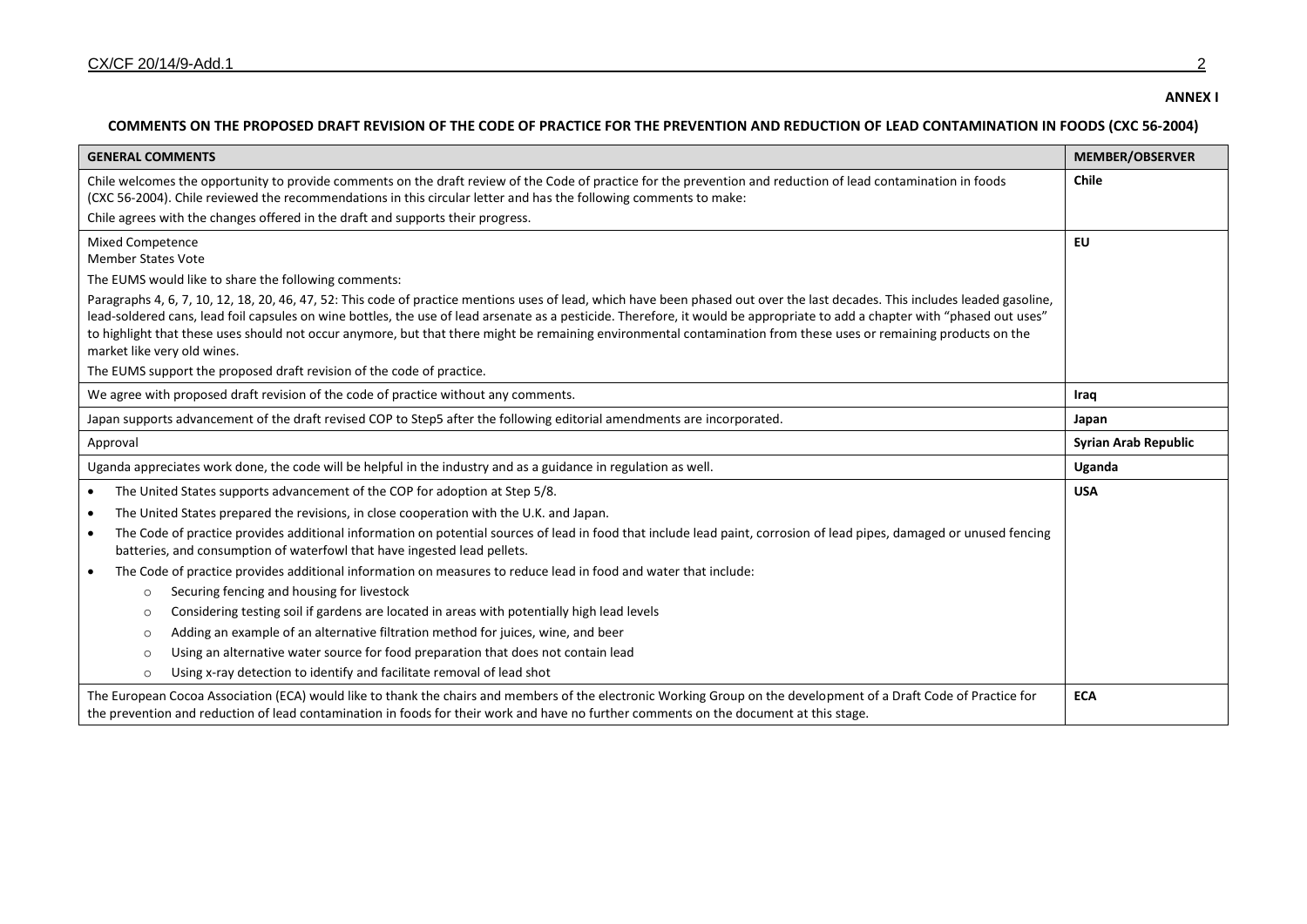| <b>SPECIFIC COMMENTS</b>                                                                                                                                                                                                                                                                                                                                                                                                                                                                                                                                                                                                                                                                                                                                                                                                                                                                                                                                                                                                                                                                                                                                                                                                                  |                 |
|-------------------------------------------------------------------------------------------------------------------------------------------------------------------------------------------------------------------------------------------------------------------------------------------------------------------------------------------------------------------------------------------------------------------------------------------------------------------------------------------------------------------------------------------------------------------------------------------------------------------------------------------------------------------------------------------------------------------------------------------------------------------------------------------------------------------------------------------------------------------------------------------------------------------------------------------------------------------------------------------------------------------------------------------------------------------------------------------------------------------------------------------------------------------------------------------------------------------------------------------|-----------------|
| Section/paragraph                                                                                                                                                                                                                                                                                                                                                                                                                                                                                                                                                                                                                                                                                                                                                                                                                                                                                                                                                                                                                                                                                                                                                                                                                         | Member/Observer |
| <b>INTRODUCTION</b>                                                                                                                                                                                                                                                                                                                                                                                                                                                                                                                                                                                                                                                                                                                                                                                                                                                                                                                                                                                                                                                                                                                                                                                                                       |                 |
| (4) Lead contamination of food arises from numerous sources, including air and soil. Atmospheric lead from industrial pollution or leaded gasoline can contaminate food<br>through deposition on agricultural crops. Agricultural crops can also take up lead from contaminated soil or contaminated soil may be deposited on plant surfaces. Lead<br>contamination in soil may result from industrial pollution (e.g., mining); past use or inappropriate application of pesticides, fertilizers, fertilizers (including sewage sludge,<br>er bieselidssludge and biosolids); or lead-containing ordnance stored on former munitions sites and from ammunition used in rifle or military firing. Contaminated plants<br>and soil are, in turn, a source of contamination of livestock.<br>To make the expression consistent with the text in para. 19.                                                                                                                                                                                                                                                                                                                                                                                   | Japan           |
|                                                                                                                                                                                                                                                                                                                                                                                                                                                                                                                                                                                                                                                                                                                                                                                                                                                                                                                                                                                                                                                                                                                                                                                                                                           |                 |
| (7) There have been worldwide efforts to reduce lead exposure from food. Such efforts have focused on implementing standards for allowable lead levels in food, food<br>additives, and food contact substances; ending the use of lead-soldered cans; controlling lead levels in drinking water; reducing leaching from lead-containing vessels or<br>restricting their use for decorative purposes; and identifying and reacting to additional sources of lead contamination in foods or dietary supplements. Although not<br>targeted specifically at food, efforts to reduce environmental sources of lead, including restrictions on industrial emissions and restricted use of leaded gasoline, have also<br>contributed to declining lead levels in food.                                                                                                                                                                                                                                                                                                                                                                                                                                                                           | <b>CCTA</b>     |
| Editorial amendment to the Spanish version.                                                                                                                                                                                                                                                                                                                                                                                                                                                                                                                                                                                                                                                                                                                                                                                                                                                                                                                                                                                                                                                                                                                                                                                               |                 |
| (7) En todo el mundo se han tomado medidas para reducir la exposición al plomo a través de los alimentos. Estas medidas se han centrado en establecer normas sobre<br>concentraciones de plomo permitidas en alimentos, aditivos alimentarios y sustancias en contacto con los alimentos; dejar de utilizar latas soldadas con plomo; controlar<br>la concentración de plomo en el agua potable; reducir la lixiviación de recipientes que contienen plomo o restringir su uso a fines decorativos; determinar otras fuentes de<br>contaminación de etras fuentes de contaminación de los alimentos o complementos alimentarios por plomo y combatirlas. Aunque no se dirigen de forma específica a los<br>alimentos, las medidas para reducir las fuentes medioambientales de plomo, tales como las restricciones de las emisiones industriales y restricción del uso de gasolina con<br>plomo, han contribuido también a disminuir las concentraciones de plomo en los alimentos.                                                                                                                                                                                                                                                       |                 |
| RECOMMENDED PRACTICES BASED ON GOOD AGRICULTURAL PRACTICES (GAP) AND GOOD MANUFACTURING PRACTICES (GMP)                                                                                                                                                                                                                                                                                                                                                                                                                                                                                                                                                                                                                                                                                                                                                                                                                                                                                                                                                                                                                                                                                                                                   |                 |
| 1.2 Agricultural                                                                                                                                                                                                                                                                                                                                                                                                                                                                                                                                                                                                                                                                                                                                                                                                                                                                                                                                                                                                                                                                                                                                                                                                                          |                 |
| Thailand is of the view that most practices in this section are relevant to planting and livestock. Also, Thailand suggests to add recommended practices to prevent and<br>reduce lead contamination which is relevant to aquaculture.                                                                                                                                                                                                                                                                                                                                                                                                                                                                                                                                                                                                                                                                                                                                                                                                                                                                                                                                                                                                    | <b>Thailand</b> |
| (11) Agricultural lands near industrial facilities, roadways, and ordnance depots, rifle ranges and military firing ranges may have higher lead levels in soils than more<br>isolated lands <del>. Sources of</del> , Land near buildings with weathered exterior paint also may have high lead on agricultural lands should be removedlevels, including vehicle<br>batteries; damaged or unused electric fencing batteries; and old, discarded vehicles and machinerythere is a particular concern when such buildings are situated near<br>livestock or small gardens.<br>(12) Sources of lead on agricultural lands should be removed, including vehicle batteries; damaged or unused electric fencing batteries; and old, discarded vehicles and machinery.<br>Use of lead solder and other lead materials for repairing farming equipment should be avoided. Land near buildings with weathered exterior paint also may have high<br>lead levels, and there is a particular concern when such buildings are situated near livestock or small gardens.<br>Japan suggests reorganization of paras 11 and 12.<br>New para. 11 should refer only to matters related to agricultural land contamination from the surrounding environment. | Japan           |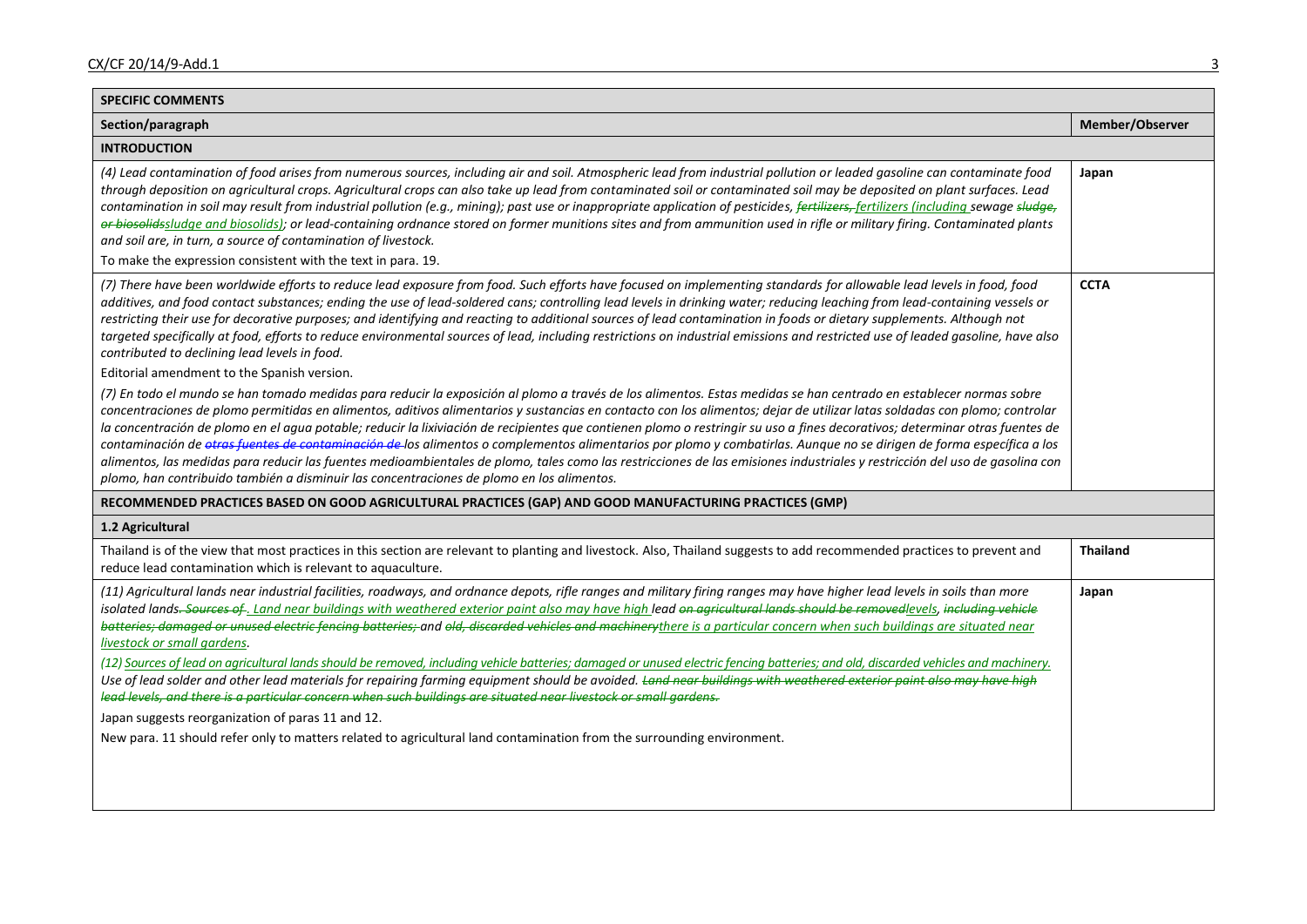| <b>SPECIFIC COMMENTS</b>                                                                                                                                                                                                                                                                                                                                                                                                                                                                                                                                                                                                                                                                                                                                                                                                                                                                                                                                                                                                                                                                                                                                                                                                                                                                                                                                                                                                                                                 |                 |
|--------------------------------------------------------------------------------------------------------------------------------------------------------------------------------------------------------------------------------------------------------------------------------------------------------------------------------------------------------------------------------------------------------------------------------------------------------------------------------------------------------------------------------------------------------------------------------------------------------------------------------------------------------------------------------------------------------------------------------------------------------------------------------------------------------------------------------------------------------------------------------------------------------------------------------------------------------------------------------------------------------------------------------------------------------------------------------------------------------------------------------------------------------------------------------------------------------------------------------------------------------------------------------------------------------------------------------------------------------------------------------------------------------------------------------------------------------------------------|-----------------|
| Section/paragraph                                                                                                                                                                                                                                                                                                                                                                                                                                                                                                                                                                                                                                                                                                                                                                                                                                                                                                                                                                                                                                                                                                                                                                                                                                                                                                                                                                                                                                                        | Member/Observer |
| (18) Farmers should avoid using lands that have been treated with lead arsenate pesticide, such as former orchards, to grow crops that may accumulate lead internally<br>(e.g., root crops) or on their surface (e.g., leafy vegetables).                                                                                                                                                                                                                                                                                                                                                                                                                                                                                                                                                                                                                                                                                                                                                                                                                                                                                                                                                                                                                                                                                                                                                                                                                                | Japan           |
| Paras from 18 through 21 describe pre-harvest practices of farmers while paras 22 and 23 describe post-harvest practices.                                                                                                                                                                                                                                                                                                                                                                                                                                                                                                                                                                                                                                                                                                                                                                                                                                                                                                                                                                                                                                                                                                                                                                                                                                                                                                                                                |                 |
| Paras 24 and 26 refer to pre-harvest practices while para 25 refers to home, community or small-scale commercial gardeners' practice. Therefore, Japan proposes to<br>transfer paras 24 and 26 to immediately after para. 21.                                                                                                                                                                                                                                                                                                                                                                                                                                                                                                                                                                                                                                                                                                                                                                                                                                                                                                                                                                                                                                                                                                                                                                                                                                            |                 |
| (19) Fertilizers (including sewage sludge and biosolids) should adhere to standards set by local or national authorities, and farmers should avoid growing crops on lands<br>that have been treated with fertilizers that do not adhere to maximum allowable lead levels set by national or local authorities.                                                                                                                                                                                                                                                                                                                                                                                                                                                                                                                                                                                                                                                                                                                                                                                                                                                                                                                                                                                                                                                                                                                                                           | EU              |
| Paragraph 19: also standards set by regional authorities should be mentioned.                                                                                                                                                                                                                                                                                                                                                                                                                                                                                                                                                                                                                                                                                                                                                                                                                                                                                                                                                                                                                                                                                                                                                                                                                                                                                                                                                                                            |                 |
| (19) Fertilizers (including sewage sludge and biosolids) should adhere to standards set by local-or-national or local authorities, and farmers should avoid growing crops on<br>lands that have been treated with fertilizers that do not adhere to maximum allowable lead levels set by national or local authorities.                                                                                                                                                                                                                                                                                                                                                                                                                                                                                                                                                                                                                                                                                                                                                                                                                                                                                                                                                                                                                                                                                                                                                  | Japan           |
| To make the text consistent with the latter part of the same paragraph.                                                                                                                                                                                                                                                                                                                                                                                                                                                                                                                                                                                                                                                                                                                                                                                                                                                                                                                                                                                                                                                                                                                                                                                                                                                                                                                                                                                                  |                 |
| (21) Leafy vegetables are more vulnerable than non-leafy vegetables or root vegetables to deposition from airborne lead. Cereal grains also have been reported to absorb<br>lead from the air at a significant rate. In areas where atmospheric lead levels are high, farmers should consider choosing crops that are less vulnerable to airborne<br>deposition.                                                                                                                                                                                                                                                                                                                                                                                                                                                                                                                                                                                                                                                                                                                                                                                                                                                                                                                                                                                                                                                                                                         | Japan           |
| Paras from 18 through 21 describe pre-harvest practices of farmers while paras 22 and 23 describe post-harvest practices.                                                                                                                                                                                                                                                                                                                                                                                                                                                                                                                                                                                                                                                                                                                                                                                                                                                                                                                                                                                                                                                                                                                                                                                                                                                                                                                                                |                 |
| Paras 24 and 26 refer to pre-harvest practices while para 25 refers to home, community or small-scale commercial gardeners' practice. Therefore, Japan proposes to<br>transfer paras 24 and 26 to immediately after para. 21.                                                                                                                                                                                                                                                                                                                                                                                                                                                                                                                                                                                                                                                                                                                                                                                                                                                                                                                                                                                                                                                                                                                                                                                                                                            |                 |
| (24) In areas known to have higher lead levels in soil, consider planting certain types of garden plants and trees that may be less susceptible to lead contamination from<br>soil including fruiting vegetables, vegetables that grow on vines, and fruit trees. It may be helpful to decrease the planting of leafy and root vegetables, or to consider<br>relocating these crops to planting localities with lower lead levels.                                                                                                                                                                                                                                                                                                                                                                                                                                                                                                                                                                                                                                                                                                                                                                                                                                                                                                                                                                                                                                       | Japan           |
| Paras from 18 through 21 describe pre-harvest practices of farmers while paras 22 and 23 describe post-harvest practices.                                                                                                                                                                                                                                                                                                                                                                                                                                                                                                                                                                                                                                                                                                                                                                                                                                                                                                                                                                                                                                                                                                                                                                                                                                                                                                                                                |                 |
| Paras 24 and 26 refer to pre-harvest practices while para 25 refers to home, community or small-scale commercial gardeners' practice. Therefore, Japan proposes to<br>transfer paras 24 and 26 to immediately after para. 21.                                                                                                                                                                                                                                                                                                                                                                                                                                                                                                                                                                                                                                                                                                                                                                                                                                                                                                                                                                                                                                                                                                                                                                                                                                            |                 |
| (25) Home, community, or small-scale commercial gardeners should also take steps to reduce lead contamination. Avoid planting near roadways and buildings painted<br>with lead-based paint. Consider testing soil, where practical, particularly if gardens are located in an area with potentially high lead soil levels. Good gardening practices<br>for soils with mildly elevated lead levels include mixing organic matter into the soil, adjusting soil pH to reduce availability of lead to plants, choosing plants that are less<br>vulnerable to lead contamination, using liners to reduce contact deposition of soil on plants, and applying mulch to reduce dust and soil splashing on plants. Some lead<br>levels may be considered too high for gardening. It may be possible to build up gardening beds with lead-free soil in such areas and add phosphate amendments to reduce<br>bioavailability of lead. Contaminated soil can be physically removed and replaced with clean soil. Gardeners should consult with local agricultural services, where<br>available, for advice on what lead levels are too high for gardening, advice on how to garden safely in lead-contaminated soils, and recommended practices for disposal of<br>removed soil.<br>Paragraph 25: it is proposed to specify 'adjusting the soil pH' in more detail by specifying the pH and possible soil amendments to achieve this e.g. increasing the soil pH<br>through liming. | <b>EU</b>       |
|                                                                                                                                                                                                                                                                                                                                                                                                                                                                                                                                                                                                                                                                                                                                                                                                                                                                                                                                                                                                                                                                                                                                                                                                                                                                                                                                                                                                                                                                          |                 |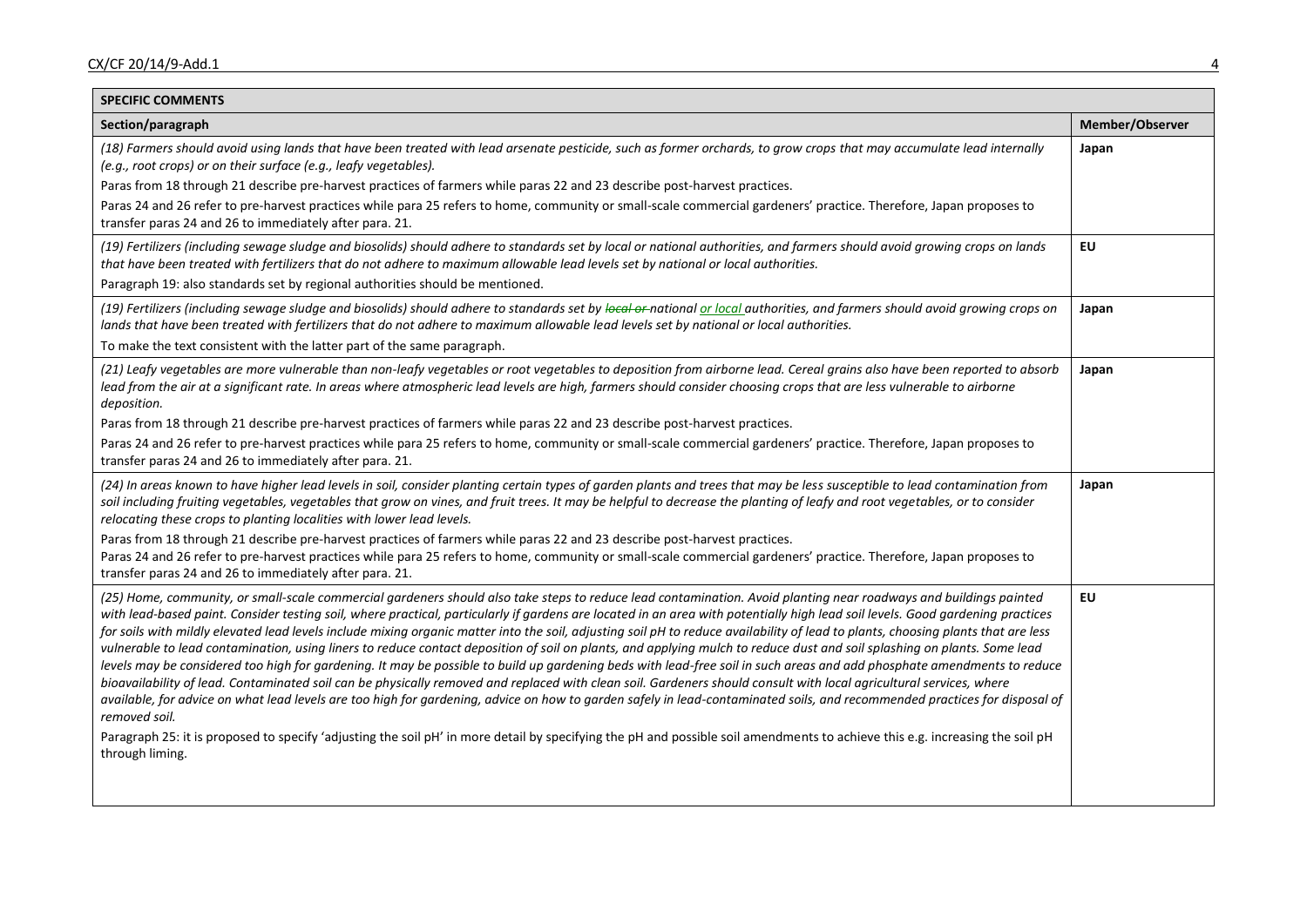| <b>SPECIFIC COMMENTS</b>                                                                                                                                                                                                                                                                                                                                                                                                                                                                                                                                                                                                                                                                                                                                                                                                                                                                                                                                                                                                                                                                                                                                                                                                                                              |                 |
|-----------------------------------------------------------------------------------------------------------------------------------------------------------------------------------------------------------------------------------------------------------------------------------------------------------------------------------------------------------------------------------------------------------------------------------------------------------------------------------------------------------------------------------------------------------------------------------------------------------------------------------------------------------------------------------------------------------------------------------------------------------------------------------------------------------------------------------------------------------------------------------------------------------------------------------------------------------------------------------------------------------------------------------------------------------------------------------------------------------------------------------------------------------------------------------------------------------------------------------------------------------------------|-----------------|
| Section/paragraph                                                                                                                                                                                                                                                                                                                                                                                                                                                                                                                                                                                                                                                                                                                                                                                                                                                                                                                                                                                                                                                                                                                                                                                                                                                     | Member/Observer |
| The phrase 'add phosphate amendments to reduce the bioavailability of lead' seems contradictory to paragraph 20 on avoiding the use of lead-containing phosphate<br>fertilisers. The text should specify in more detail which phosphate amendments are recommended, in order to avoid a misinterpretation of the recommended increased<br>use of phosphate fertilisers, as this not only can result in an increase of the lead concentrations in the soil, but also in an increase of the cadmium concentrations. In case<br>paragraph 25 intends to recommend an increased use of phosphate fertilisers; it is proposed to delete the sentence.                                                                                                                                                                                                                                                                                                                                                                                                                                                                                                                                                                                                                      |                 |
| (25) Home, community, or small-scale commercial gardeners should also take steps to reduce lead contamination. Avoid planting near roadways and buildings painted<br>with lead-based paint. Consider testing soil, where practical, particularly if gardens are located in an area with potentially high lead soil levels. Good gardening practices<br>for soils with mildly elevated lead levels include mixing organic matter into the soil, adjusting soil pH to reduce availability of lead to plants, choosing plants that are less<br>vulnerable to lead contamination, using liners to reduce contact deposition of soil on plants, and applying mulch to reduce dust and soil splashing on plants. Some lead<br>levels may be considered too high for gardening. It may be possible to build up gardening beds with lead-free soil in such areas and add phosphate amendments to reduce<br>bioavailability of lead. Contaminated soil can be physically removed and replaced with clean soil. Gardeners should consult with local agricultural services, where<br>available, for advice on what lead levels are too high for gardening, advice on how to garden safely in lead-contaminated soils, and recommended practices for disposal of<br>removed soil. | Zambia          |
| Zambia Supports the standard, the only challenge is Laboratory capacity for the country to analyse the samples                                                                                                                                                                                                                                                                                                                                                                                                                                                                                                                                                                                                                                                                                                                                                                                                                                                                                                                                                                                                                                                                                                                                                        |                 |
| (26) Agricultural water for irrigation should be protected from sources of lead contamination and monitored for lead levels to prevent or reduce lead contamination of<br>crops. For example, well water used for irrigation should be properly protected to prevent contamination and the water should be routinely monitored.                                                                                                                                                                                                                                                                                                                                                                                                                                                                                                                                                                                                                                                                                                                                                                                                                                                                                                                                       | Japan           |
| Paras from 18 through 21 describe pre-harvest practices of farmers while paras 22 and 23 describe post-harvest practices.<br>Paras 24 and 26 refer to pre-harvest practices while para 25 refers to home, community or small-scale commercial gardeners' practice. Therefore, Japan proposes to<br>transfer paras 24 and 26 to immediately after para. 21.                                                                                                                                                                                                                                                                                                                                                                                                                                                                                                                                                                                                                                                                                                                                                                                                                                                                                                            |                 |
| (26) Agricultural water for irrigation should be protected from sources of lead contamination and monitored for lead levels to prevent or reduce lead contamination of<br>crops. For example, well water used for irrigation should be properly protected to prevent contamination and the water should be routinely monitored.                                                                                                                                                                                                                                                                                                                                                                                                                                                                                                                                                                                                                                                                                                                                                                                                                                                                                                                                       | Kenya           |
| Kenya proposals a paragraph to include Agricultural water for animals to read:                                                                                                                                                                                                                                                                                                                                                                                                                                                                                                                                                                                                                                                                                                                                                                                                                                                                                                                                                                                                                                                                                                                                                                                        |                 |
| Agricultural water for livestock consumption should be protected from sources of lead contamination and monitored for lead levels to prevent or reduce lead<br>contamination of livestock products (milk, meat and eggs). For example, well water/river sources used for direct livestock consumption/farming should be properly<br>protected to prevent contamination and the water should be routinely monitored                                                                                                                                                                                                                                                                                                                                                                                                                                                                                                                                                                                                                                                                                                                                                                                                                                                    |                 |
| 1.3 Drinking water                                                                                                                                                                                                                                                                                                                                                                                                                                                                                                                                                                                                                                                                                                                                                                                                                                                                                                                                                                                                                                                                                                                                                                                                                                                    |                 |
| (28) National or local authorities should consider establishing allowable lead levels or appropriate treatment techniques for controlling lead levels in drinking water. The<br>WHO has established a guideline value for maximum lead levels in drinking water of 0.01 mg/L, but some national authorities may have set lower target levels.                                                                                                                                                                                                                                                                                                                                                                                                                                                                                                                                                                                                                                                                                                                                                                                                                                                                                                                         | <b>Thailand</b> |
| The text has already referred to the guidelines of national authorities and WHO; therefore, it is recommended to delete the last sentence as ", but some national<br>authorities may have set slower target levels." The text will be read as follows:                                                                                                                                                                                                                                                                                                                                                                                                                                                                                                                                                                                                                                                                                                                                                                                                                                                                                                                                                                                                                |                 |
| "National or local authorities should consider establishing allowable lead levels or appropriate treatment techniques for controlling lead levels in drinking water.<br>The WHO has established a guideline value for maximum lead levels in drinking water of 0.01 mg/L."                                                                                                                                                                                                                                                                                                                                                                                                                                                                                                                                                                                                                                                                                                                                                                                                                                                                                                                                                                                            |                 |
| 1.4 Food ingredients and processing                                                                                                                                                                                                                                                                                                                                                                                                                                                                                                                                                                                                                                                                                                                                                                                                                                                                                                                                                                                                                                                                                                                                                                                                                                   |                 |
| (32) Food producers should limit lead in foods to levels below recommended MLs in the General Standard for Contaminants and Toxins in Food and Feed (CXS 193-1995)<br>or standards established by national or regional-local authorities for foods and food additives; this is particularly important for foods intended for infants and children.<br>To make the term consistent with that in the other part of the document, namely, paras 10, 19, 27 and so on.                                                                                                                                                                                                                                                                                                                                                                                                                                                                                                                                                                                                                                                                                                                                                                                                    | Japan           |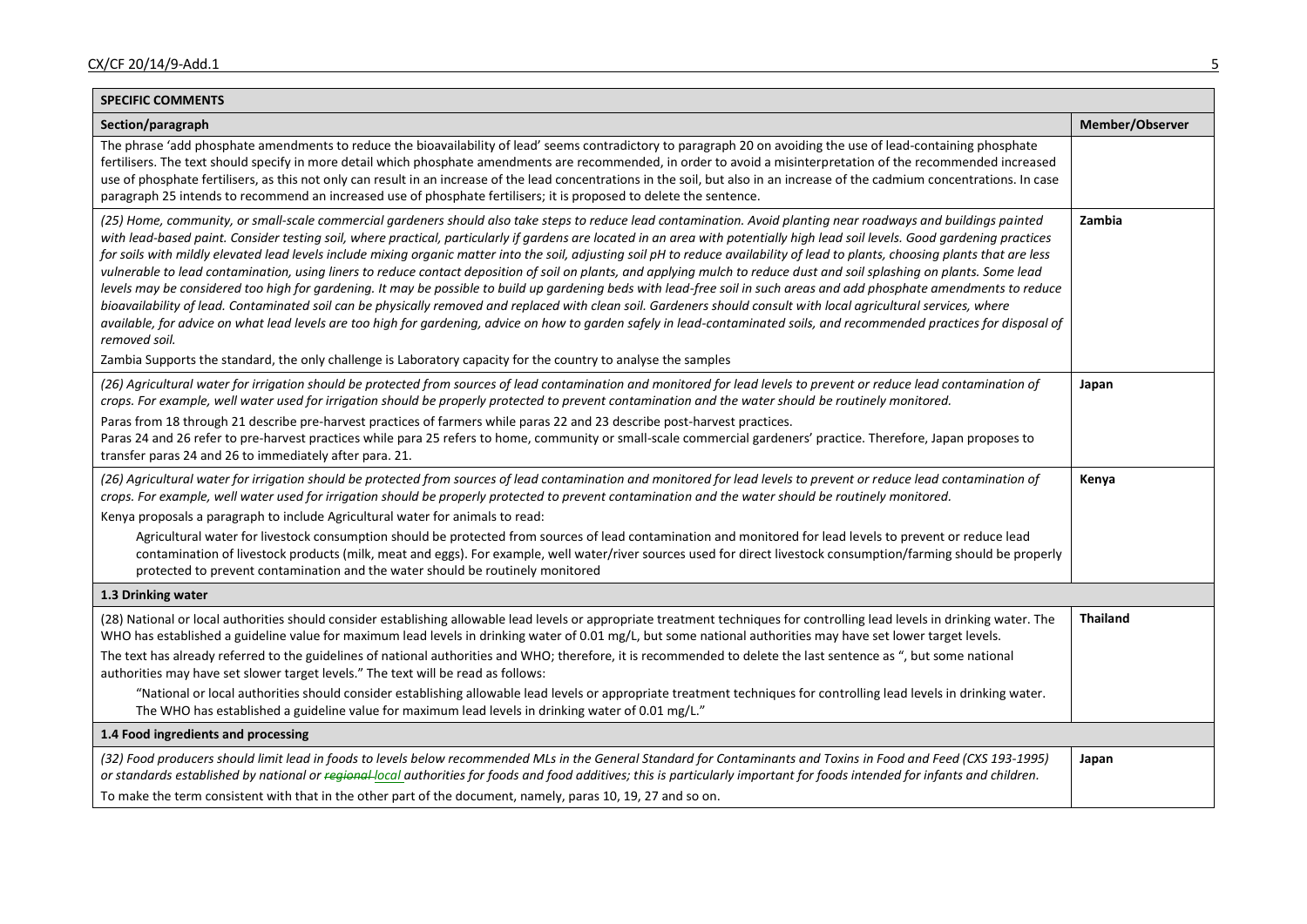| <b>SPECIFIC COMMENTS</b>                                                                                                                                                                                                                                                                                                                                                                                                                                                                                                                                                                                                                                                                                                                                                                                                                                                                                                                                                                                                                                                                                                                                                                                                                                                                                                                                                                                                                                                                                                                                                                                                                                                           |                 |
|------------------------------------------------------------------------------------------------------------------------------------------------------------------------------------------------------------------------------------------------------------------------------------------------------------------------------------------------------------------------------------------------------------------------------------------------------------------------------------------------------------------------------------------------------------------------------------------------------------------------------------------------------------------------------------------------------------------------------------------------------------------------------------------------------------------------------------------------------------------------------------------------------------------------------------------------------------------------------------------------------------------------------------------------------------------------------------------------------------------------------------------------------------------------------------------------------------------------------------------------------------------------------------------------------------------------------------------------------------------------------------------------------------------------------------------------------------------------------------------------------------------------------------------------------------------------------------------------------------------------------------------------------------------------------------|-----------------|
| Section/paragraph                                                                                                                                                                                                                                                                                                                                                                                                                                                                                                                                                                                                                                                                                                                                                                                                                                                                                                                                                                                                                                                                                                                                                                                                                                                                                                                                                                                                                                                                                                                                                                                                                                                                  | Member/Observer |
| (34) Food processors should choose food and food ingredients, including ingredients used for dietary supplements, that are below the recommended MLs, or where no<br>MLs are available, that are as low as reasonably achievable. Where feasible, they should also consider whether the land used to produce crops has been treated with lead-<br>containing pesticides, sewage sludge, fertilizers, or biosolidsfertilizers (including sewage sludge and biosolids).<br>To make the expression consistent with the text in para. 19.                                                                                                                                                                                                                                                                                                                                                                                                                                                                                                                                                                                                                                                                                                                                                                                                                                                                                                                                                                                                                                                                                                                                              | Japan           |
| (40) Food processors should examine piping within facilities to ensure that older piping is not adding lead to water supplies inside the facility, and should consider, where<br>appropriate, replacing outdated piping, fixtures, and old containers as they may contain brass alloys and lead soldering.<br>Thailand suggests to change the word "fixtures" to "fitting" for consistency with the word in Paragraph 5.                                                                                                                                                                                                                                                                                                                                                                                                                                                                                                                                                                                                                                                                                                                                                                                                                                                                                                                                                                                                                                                                                                                                                                                                                                                           | <b>Thailand</b> |
| (44) Because filtration aids (specifically diatomaceous earth, bentonite, and charcoal filtration) used in processing fruit juices, wines, and beer can contain lead, selecting<br>filtration aids with lower lead levels or washing filtration aids with acidic solutions (such as ethylenediamine tetraacetic acid [EDTA] or hydrochloric acid solution) can<br>reduce lead levels in the beverages. Alternative filtration methods also may be used, for example, ultrafiltration.<br>Paragraph 44 refers to filtration aids, which are processing aids. Therefore reference should be made to the "Guidelines on substances used as processing aids 'CAC/GL<br>75-2010'. and in particular it should be recommended to comply with the statement under point 3.4 of these Guidelines : Substances used as processing aids should be<br>of food grade quality. This can be demonstrated by conforming to the applicable specifications of identity and purity recommended by the Codex Alimentarius<br>Commission or, in the absence of such a specification, with an appropriate specification developed by responsible national or international bodies or suppliers."<br>Different types of filtration aids contain different concentration of lead for example for diatomaceous earth, the JECFA specification for lead is below 10 mg/kg and for<br>charcoal (activated carbon) it is below 5 mg/kg. Therefore a ranking of filtration aids, according to their lead levels, should be made.<br>It case that the JECFA specification is considered not strict enough to ensure low levels of lead in fruit juices, wine and beer a recommendation should be made to update | EU              |
| the specification.                                                                                                                                                                                                                                                                                                                                                                                                                                                                                                                                                                                                                                                                                                                                                                                                                                                                                                                                                                                                                                                                                                                                                                                                                                                                                                                                                                                                                                                                                                                                                                                                                                                                 |                 |
| (44) Because filtration aids (specifically diatomaceous earth, bentonite, and charcoal filtration) used in processing fruit juices, wines, and beer can contain lead, selecting<br>filtration aids with lower lead levels or washing filtration aids with acidic solutions (such as ethylenediamine tetraacetic acid [EDTA] or hydrochloric acid solution) can<br>reduce lead levels in the beverages. Alternative filtration methods also may be used, for example, ultrafiltration.                                                                                                                                                                                                                                                                                                                                                                                                                                                                                                                                                                                                                                                                                                                                                                                                                                                                                                                                                                                                                                                                                                                                                                                              | <b>CCTA</b>     |
| (45) Metal detectors or x-rays can be used in slaughterhouses and fish processing facilities to detect and facilitate removal of lead shot or fishing sinkers in wild game and<br>fish.<br>Paragraph 45: Metal detectors and x-rays can be used in slaughterhouses and fish processing facilities. As the detection of lead shots in wild game is normally done at the<br>cutting plant or in the meat processing establishment, please add also cutting plants and meat processing establishments. Furthermore it is noted that the use of metal<br>or X-ray detectors in fish processing plants is a heavy investment to detect fishing sinkers.<br>Paragraphs 45 and 63: When discussing lead shots/bullets for wild game, it should be mentioned that there will be deposits of the shots / bullets in the shooting channel<br>in the animal and it should be recommended that this meat should be cut off and rejected.                                                                                                                                                                                                                                                                                                                                                                                                                                                                                                                                                                                                                                                                                                                                                       | EU              |
| (45) Metal detectors or x-rays can be used in slaughterhouses and fish processing facilities to detect and facilitate removal of lead shot or fishing sinkers in wild game and<br>fish.<br>Thailand is of the view that the use of metal detectors or x-rays is not for detecting lead shot in slaughterhouses and fish processing facilities. However, they can also be<br>used in other kinds of food. Hence, Thailand suggests adding an additional text in this paragraph as follows:<br>"Metal detectors or x-rays can be used in slaughterhouses and fish processing facilities to detect and facilities removal of lead shot or fishing sinkers in wild game<br>and fish. Metal detectors or x-rays could also be used to detect in other kinds of food."                                                                                                                                                                                                                                                                                                                                                                                                                                                                                                                                                                                                                                                                                                                                                                                                                                                                                                                   | <b>Thailand</b> |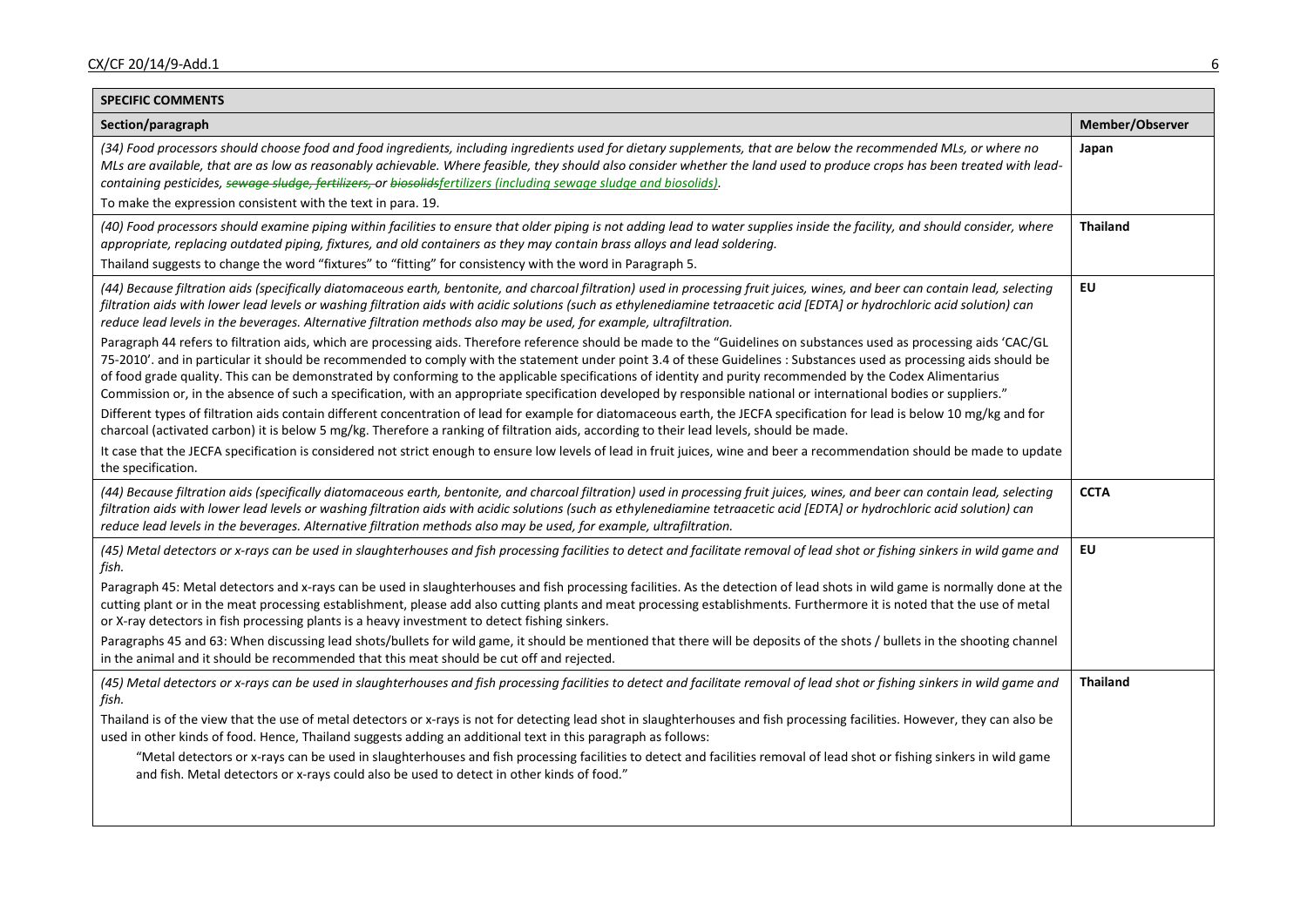| <b>SPECIFIC COMMENTS</b>                                                                                                                                                                                                                                                                                                                                                                                                                                                                                                                                                                                                                                                                                                                                                                                                                                                                                                                                                                                                                         |                 |
|--------------------------------------------------------------------------------------------------------------------------------------------------------------------------------------------------------------------------------------------------------------------------------------------------------------------------------------------------------------------------------------------------------------------------------------------------------------------------------------------------------------------------------------------------------------------------------------------------------------------------------------------------------------------------------------------------------------------------------------------------------------------------------------------------------------------------------------------------------------------------------------------------------------------------------------------------------------------------------------------------------------------------------------------------|-----------------|
| Section/paragraph                                                                                                                                                                                                                                                                                                                                                                                                                                                                                                                                                                                                                                                                                                                                                                                                                                                                                                                                                                                                                                | Member/Observer |
| 1.5 Production and use of packaging and storage products                                                                                                                                                                                                                                                                                                                                                                                                                                                                                                                                                                                                                                                                                                                                                                                                                                                                                                                                                                                         |                 |
| (46) To provide maximum protection against lead contamination, food processors should not use lead-soldered cans. FAO Paper 36 on food and nutrition, "Guidelines for<br>can manufacturers and food canners. Prevention of metal contamination of canned foods," as well as JECFA Monograph 622 describe alternatives to lead-soldered cans<br>including using two-piece cans (which lack side seams) rather than three-piece cans, using cementing and welding to bond seams instead of soldering, using lead-free (tin)<br>solders, and using alternative containers, such as lead-free glass.                                                                                                                                                                                                                                                                                                                                                                                                                                                 | <b>CCTA</b>     |
| (47) Where it is not feasible to avoid the use of lead-soldered cans, methods for reducing lead exposure from these cans are discussed in depth in FAO Food and Nutrition<br>Paper 36. Lead can be released from the solder surface itself, or from solder dust or solder splashes deposited inside the can during the manufacturing process. Lead can<br>be released from the solder surface itself, or from solder dust or solder splashes deposited inside the can during the manufacturing process. Methods for reducing<br>splashing and dust formation include avoiding the use of excess flux, controlling exhaust over the work area to minimize dust deposition, controlling the temperature of<br>the fluxed can body and solder, post-solder lacquering of the interior surface or interior side seams of cans, careful wiping of excess solder from finished cans, and<br>washing soldered cans before use. For a detailed description of proper manufacturing practices with lead-soldered cans, the FAO paper should be consulted. | <b>CCTA</b>     |
| 1.6 Consumer practices and consideration of certain foods                                                                                                                                                                                                                                                                                                                                                                                                                                                                                                                                                                                                                                                                                                                                                                                                                                                                                                                                                                                        |                 |
| (58) Consumers should wash vegetables and fruit thoroughly to remove dust and soil that may contain lead. Removing outer leaves from leafy greens and peeling root<br>crops can reduce lead levels <del>. Store food and eating/cooking utensils in sealed containers or closed cabinets that protect them from falling dust. Washing hands before</del><br>preparing food will also help remove any lead-contaminated dust or soil from hands.<br>This paragraph should refer only to reducing measure of lead from surface of foods and hands by washing and removing.<br>Japan suggests transferring the 3rd sentence "Store food and " on prevention measure to the next paragraph, i.e., para. 59.                                                                                                                                                                                                                                                                                                                                          | Japan           |
| (58) Consumers should wash vegetables and fruit thoroughly to remove dust and soil that may contain lead. Removing outer leaves from leafy greens and peeling root<br>crops can reduce lead levels. Store food and eating/cooking utensils in sealed containers or closed cabinets that protect them from falling dust. Washing hands before<br>preparing food will also help remove any lead-contaminated dust or soil from hands.<br>Thailand is of the view that recommended practice to remove outer leaves from leafy greens may be in conflict with the concept of food security, food loss and food                                                                                                                                                                                                                                                                                                                                                                                                                                       | <b>Thailand</b> |
| waste.                                                                                                                                                                                                                                                                                                                                                                                                                                                                                                                                                                                                                                                                                                                                                                                                                                                                                                                                                                                                                                           |                 |
| (59) Consumer should store food and eating/cooking utensils in sealed containers or closed cabinet that protect them from falling dust. Consumers should avoid storing foods,<br>particularly acidic foods or foods for infants and children, in decorative ceramic ware, lead crystal, or other containers that can leach lead. Foods should not be stored in<br>opened lead-soldered cans or stored in reused lead-dyed bags and containers. Consumers should avoid frequent use of ceramic mugs when drinking hot beverages such as<br>coffee or tea, unless the mugs are known to have been made with a lead glaze that is properly fired or fired with a non-lead glaze.<br>This paragraph should refer to measures to prevent lead contamination in food and utensils from the environment and utensils. Japan suggests transferring the 3rd                                                                                                                                                                                               | Japan           |
| sentence in para. 58 to this paragraph as the first sentence.                                                                                                                                                                                                                                                                                                                                                                                                                                                                                                                                                                                                                                                                                                                                                                                                                                                                                                                                                                                    |                 |
| (61) Consumers should be educated about the dangers related to geophagy (the practice of eating earth or clay) practised most commonly by children and pregnant or<br>nursing women. A high concentration of lead has been detected in several clay-based products, known as calabash chalk, mabele, sikor and pimbpa. Pregnant or nursing<br>women and children who tend to practice geophagy should be dissuaded from doing so.                                                                                                                                                                                                                                                                                                                                                                                                                                                                                                                                                                                                                | <b>CCTA</b>     |
| (62) Consumers should be educated that foods sold as traditional medicines, including herbs and spices, may be sources of lead exposure.                                                                                                                                                                                                                                                                                                                                                                                                                                                                                                                                                                                                                                                                                                                                                                                                                                                                                                         | <b>Thailand</b> |
| Thailand suggests changing the word "foods sold as traditional medicines" to "food used as traditional medicines" in order to cover the scope of CCCF.                                                                                                                                                                                                                                                                                                                                                                                                                                                                                                                                                                                                                                                                                                                                                                                                                                                                                           |                 |